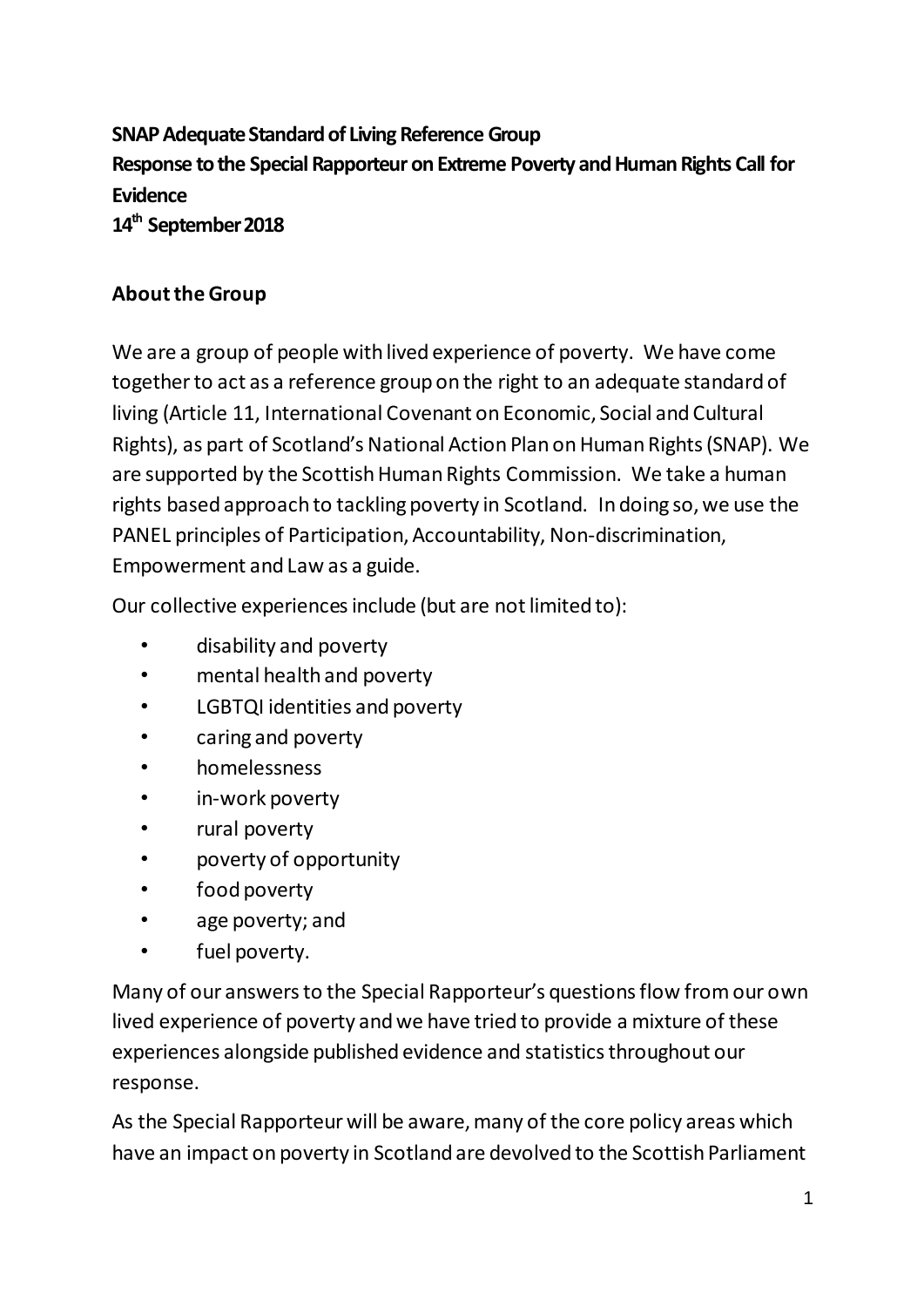and can be addressed by the Scottish Government, with the exclusion of some areas of social security and other reserved areas. Our responses therefore focus on the Scottish context, but we will make clear where we are referring to the Scottish Government and Scottish public authorities and where we are referring to the UK Government.

#### **A. GENERAL**

l

# **(1) What is the definition of poverty and extreme poverty that your organization employs in the context of the United Kingdom and to what extent do official definitions used by the state adequately encompass poverty in all its dimensions?**

As a group of people with lived experience of poverty, we do not see poverty as only being a problem of money. Poverty is also about powerlessness to live your life as you want to. It is about not having the chance to make decisions or get the opportunities which you want and need. Poverty is about the inability to realise your human rights. All of these things mean that it is very important to take a human rights based approach to solving poverty. At present, we do not believe that public authorities in Scotland understand poverty as a human rights issue, with the consequence that they are in some circumstances failing to meet their obligations to respect, protect and fulfil people's human rights. For example, we recently made submissions<sup>1</sup> to the Scottish Government's consultation on a Fuel Poverty Strategy<sup>2</sup> to recommend that they take a human rights based approach to the issue, noting the role that fuel poverty has in the realisation of the right the housing, the right to food and the right to health. We were disappointed that the Scottish Government chose not to embed a human rights based approach within its subsequent Fuel Poverty Strategy.<sup>3</sup> We felt that the critical elements of meaningful participation and meaningful

<sup>&</sup>lt;sup>1</sup> SNAP Adequate Standard of Living Group,  $7<sup>th</sup>$  February 2018, 'Response to the Scottish Government's Consultation on Fuel Poverty', available a[t https://consult.gov.scot/better-homes](https://consult.gov.scot/better-homes-division/fuel-poverty/consultation/view_respondent?_b_index=60&uuId=362105745)[division/fuel-poverty/consultation/view\\_respondent?\\_b\\_index=60&uuId=362105745](https://consult.gov.scot/better-homes-division/fuel-poverty/consultation/view_respondent?_b_index=60&uuId=362105745), last accessed on 21<sup>st</sup> August 2018

<sup>2</sup> Scottish Government, November 2018, Consultation on a Fuel Poverty Strategy, Edinburgh: Scottish Government

Scottish Government, 27<sup>th</sup> June 2018, Draft Fuel Poverty Strategy, Edinburgh: Scottish Government available at<https://www.gov.scot/Publications/2018/06/2306>, last accessed on 21<sup>st</sup> August 2018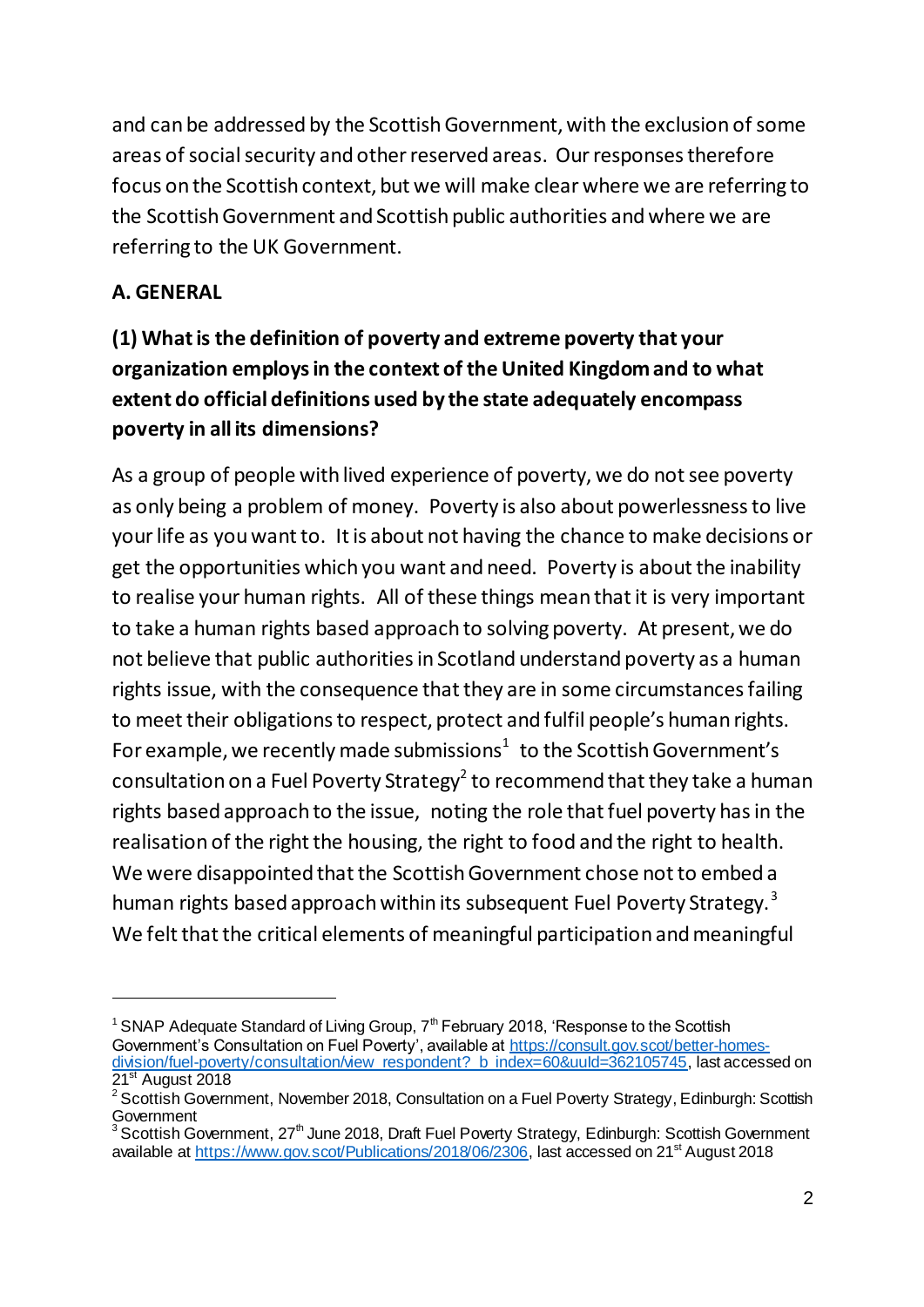accountability were missing from the Government's plans, with limited voice given to people experiencing fuel poverty and limited accountability for the Scottish Government in the event of failing to deliver on its targets.

In recent years there have been a range of local authority based initiatives on fairness, inequality and poverty in Scotland. We have been disappointed to see that very few of these have engaged with poverty as a human rights issue, which has meant that local public authorities in Scotland are not creating policy or implementing interventions which meet their obligations to respect, protect and fulfil rights. This includes their responsibilities to ensure that people in poverty understand that this is a rights issue and that consequently governments and public authorities have duties towards them in this respect.

Furthermore, because public authorities are not engaging human rights based approaches in their anti-poverty work, there is a real lack of meaningful participation of the people who are most affected. A human rights based approach to budgeting could be one way to ensure that there is genuine engagement of people with lived experience in the difficult choices to be made in a context of limited resources.

However, we do welcome the First Minister's commitment to:

'establish an expert advisory group to lead a participatory process to make recommendations on how Scotland can continue to lead by example in human rights, including economic, social, cultural and environmental rights.'

We feel that were the Advisory Group to make recommendations to incorporate economic, social and cultural rights into law, there could be greater scrutiny of the impact of policy on the enjoyment of economic, social and cultural rights and additionally, greater accountability for people who experience rights violations.

We also acknowledge that the Scottish Government has taken steps to mitigate the effects of some UK Government policies which have had adverse effects upon the enjoyment of human rights, such as the spare room subsidy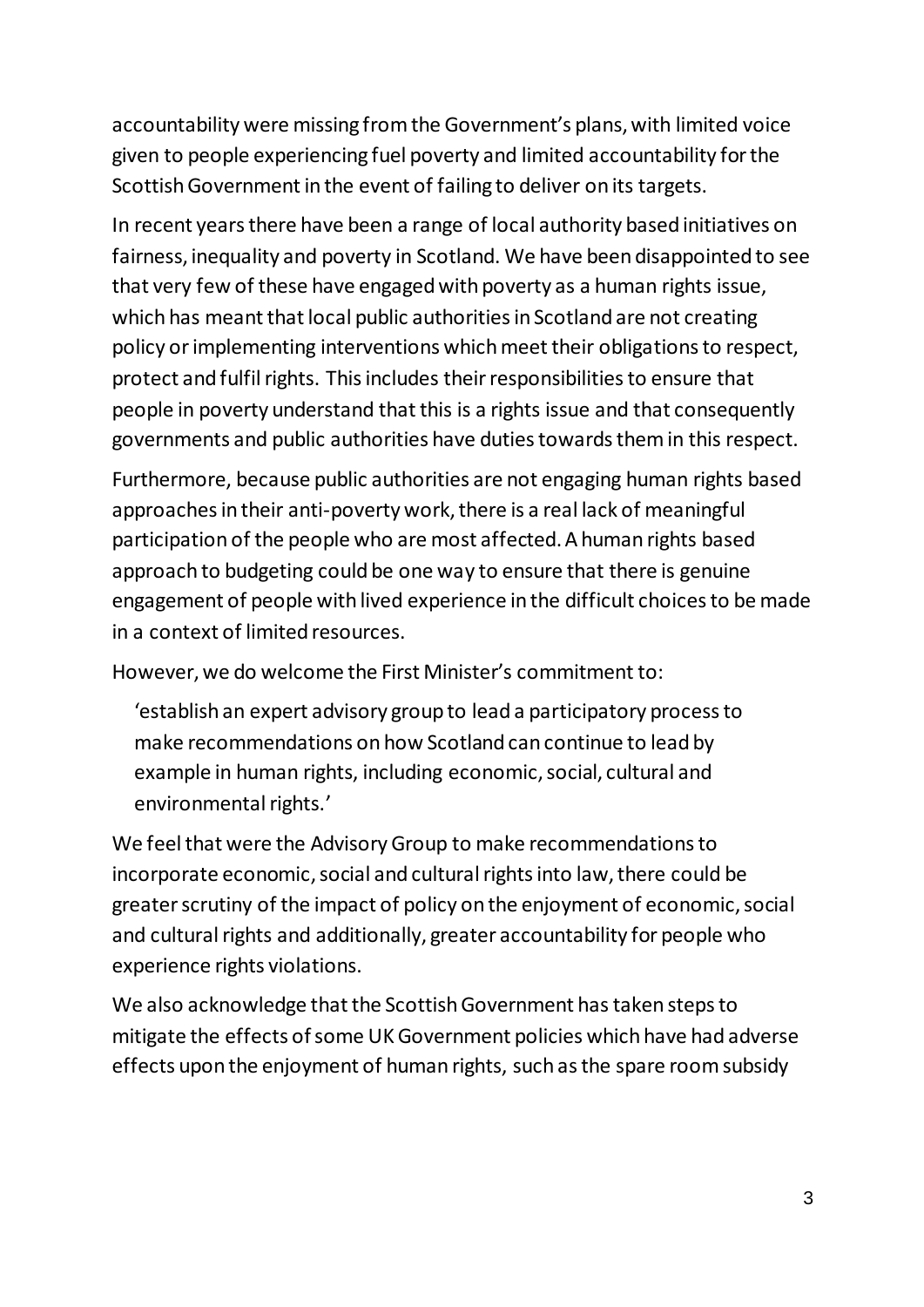policy or 'bedroom tax' through the introduction of a Discretionary Housing Payment.<sup>4</sup>

# **(3) What are the most significant human rights violations that people living in poverty and extreme poverty in the United Kingdom experience? Please exemplify by referring to specific cases and relevant norms of international human rights law.**

People living in poverty and extreme poverty in Scotland experience a range of human rights violations, many of which are documented in the various NHRI and parallel submissions made to the Committee on Economic, Social and Cultural Rights for the United Kingdom's recent review under the Covenant.<sup>5</sup>

From our own experiences and from the statistical and research evidence, we are concerned about violations of the rights to social security, the right to adequate standard of living, including rights to adequate housing and food, the right to the highest attainable standard of physical and mental health and the right to just and favourable conditions of work. For example, monitoring data from the Trussell Trust (the Trust), a food poverty charity which runs food banks across the UK including Scotland, shows that in in 2012-13, the Trust distributed 14,332 3-day emergency food parcels in Scotland. In 2017-18, the figure was 170, 625, $^6$  representing an eleven fold increase. The Trust's statistics across the UK show that the three main causes for referral to a food bank are low income (28%), delays to benefits (24%) and benefit changes (18%). We note that the Trust's own data shows that where low income is a factor, 85% of people referred are living off benefits alone. Their analysis suggests that:

'Low income – benefits, not earning' is the biggest single, and fastest growing, reason for referral to a foodbank. Analysis of trends over time

l

<sup>4</sup> Scottish Government, 'Discretionary Housing Payments in Scotland: 1 April 2017 – 31 March 2018', available at<https://www.gov.scot/Topics/Statistics/Browse/Social-Welfare/dhp/31March2018>, Edinburgh: Scottish Government, last accessed 12<sup>th</sup> September 2018 <sup>5</sup> All available at

[https://tbinternet.ohchr.org/\\_layouts/TreatyBodyExternal/Countries.aspx?CountryCode=GBR&Lang=E](https://tbinternet.ohchr.org/_layouts/TreatyBodyExternal/Countries.aspx?CountryCode=GBR&Lang=EN) [N,](https://tbinternet.ohchr.org/_layouts/TreatyBodyExternal/Countries.aspx?CountryCode=GBR&Lang=EN) last accessed on 22<sup>nd</sup> August 2018

 $^6$ Data available at https://www.trusselltrust.org/news-and-blog/latest-stats/end-year-stats/#fy-2016-2017 , last accessed on 22<sup>nd</sup> August 2018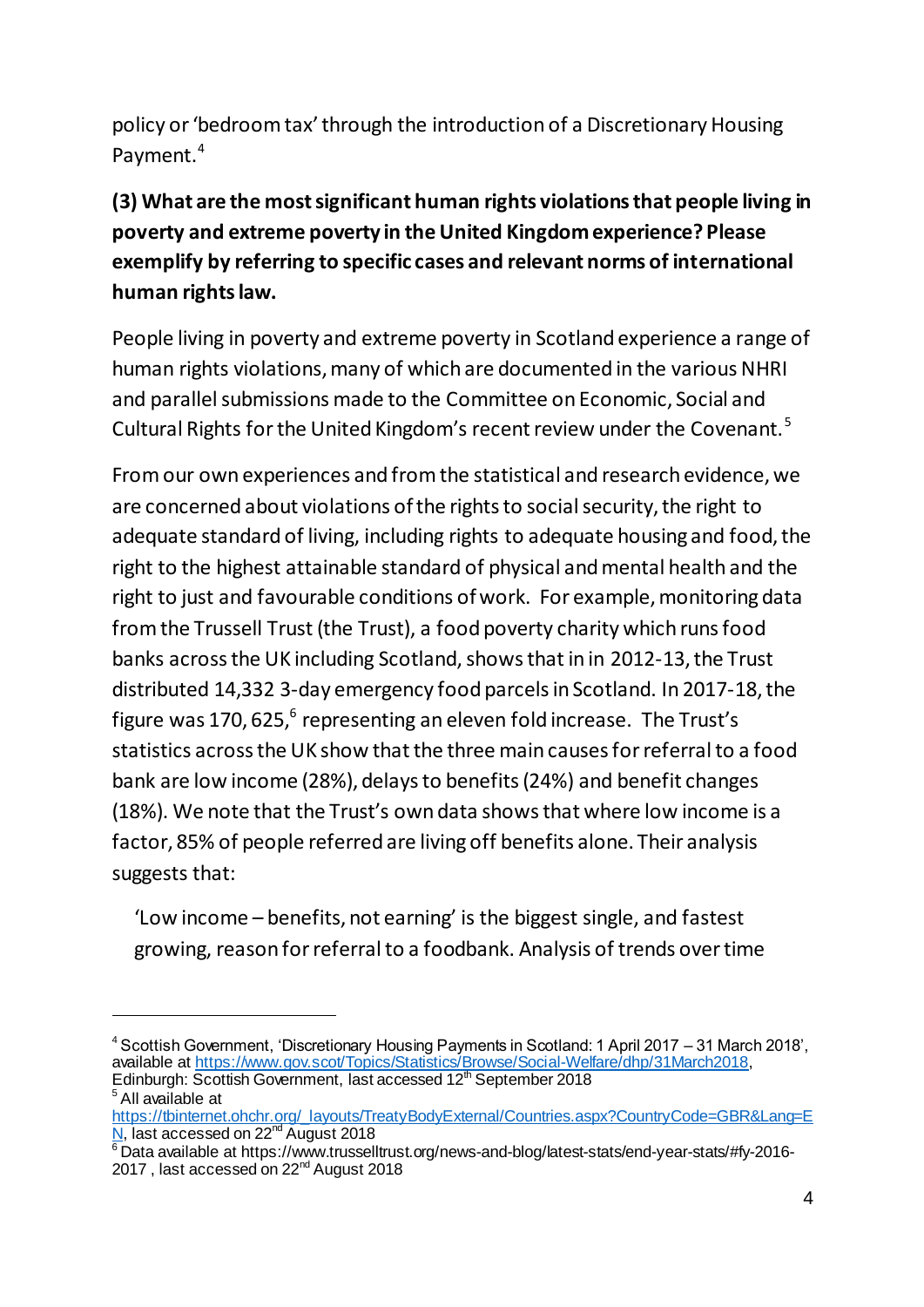demonstrates this proportion of households has significantly increased since April 2016, suggesting an urgent need to look at how adequate our current benefit levels are.'<sup>7</sup>

From our own work and learning on economic, social and cultural rights, we know that the right to food is made up of a number of elements articulated by the Committee on Economic, Social and Cultural Rights, including availability, adequacy and the economic and physical accessibility of food. Adequacy implies a quantity and quality of food sufficient to satisfy the dietary needs of individuals. The Trussell Trust itself acknowledges that, by their very nature, emergency food parcels cannot readily contain fresh fruit or vegetables and that therefore people in receipt of food parcels may not be eating food which is of an acceptable quality and is furthermore, unlikely to be culturally appropriate for everyone. We also note that the Committee has said that:

'a minimum core obligation to ensure the satisfaction of, at the very least, minimum essential levels of each of the rights is incumbent upon every State party. Thus, for example, a State party in which any significant number of individuals is deprived of essential foodstuffs, of essential primary health care, of basic shelter and housing, or of the most basic forms of education is, prima facie, failing to discharge its obligations under the Covenant.'

We would argue that the evidence from the Trussell Trust – which is not the only provider of food bank infrastructure in Scotland – demonstrates that a 'significant number of individuals is deprived of essential foodstuffs' and this as a direct result of interferences with the availability, accessibility and adequacy elements of the ICESCR Article 9,the right to social security. This should be taken as a prima facie failure to discharge obligations under the Covenant by both the UK and Scottish Governments.

We are also concerned that in many cases there is a discrimination element attached to each of these rights. From our own experiences, as well as from research evidence, we are concerned that disabled people, people from Black

 $\overline{a}$ 

<sup>&</sup>lt;sup>7</sup> The Trussell Trust, statistics and data available a[t https://www.trusselltrust.org/news-and-blog/latest](https://www.trusselltrust.org/news-and-blog/latest-stats/end-year-stats/#fy-2016-2017)[stats/end-year-stats/#fy-2016-2017](https://www.trusselltrust.org/news-and-blog/latest-stats/end-year-stats/#fy-2016-2017), last accessed 22<sup>nd</sup> August 2018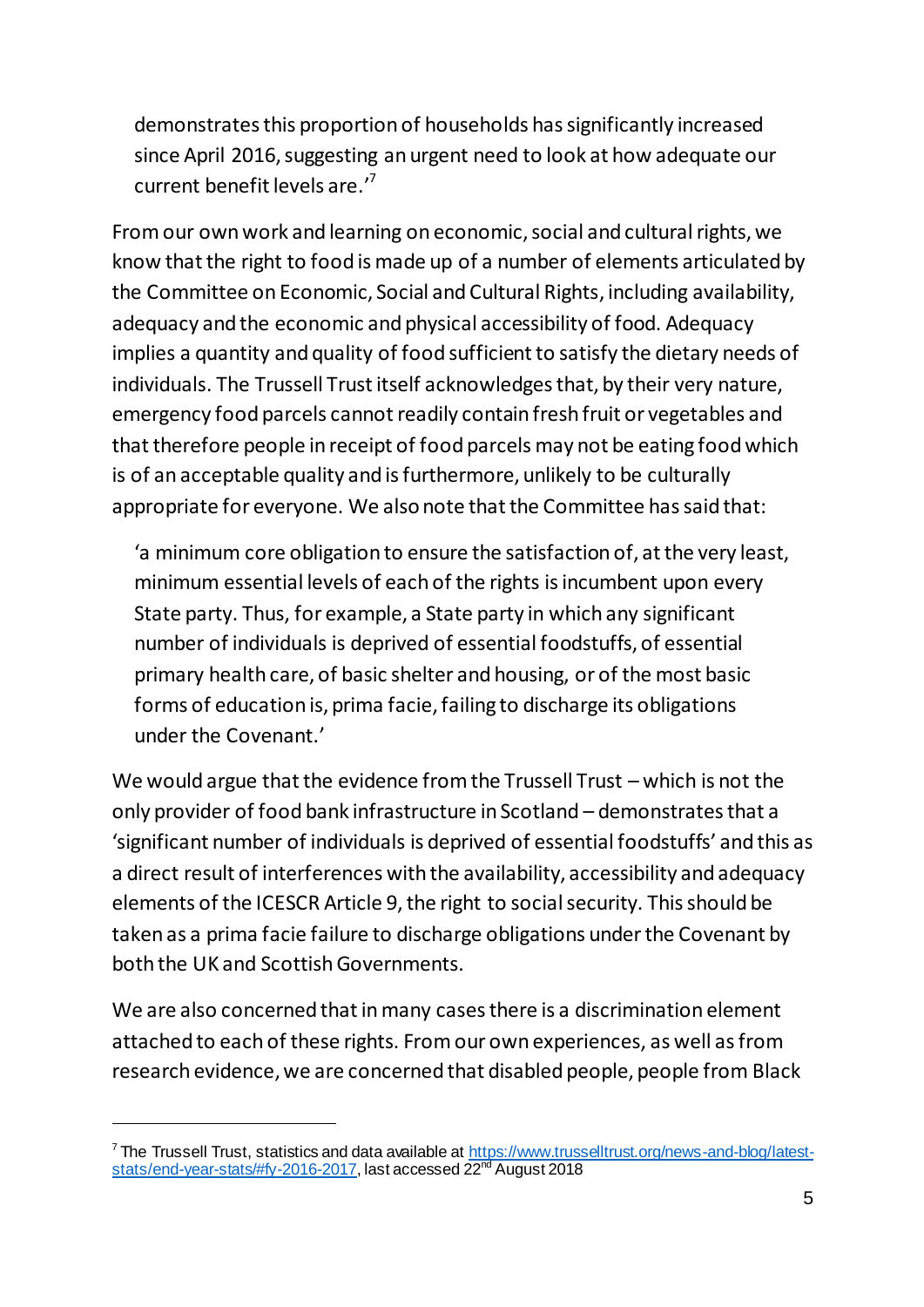and Minority Ethnic communities and women and girls, as well as people who experience intersectional discrimination, are more at risk of being unable to realize rights and have poorer outcomes in many of these contexts.

# **(5) Could you specify how poverty and extreme poverty in the United Kingdom intersect with economic and social rights issues (such as the right to education or the right to health care)? Please exemplify by referring to specific cases and relevant norms of international human rights law.**

Please see our response to questions 3 as an example. We are happy to provide further information to the Special Rapporteur but do not wish to exceed the word limit.

## **(6) Which areas of the United Kingdom should the Special Rapporteur visit in light of the poverty and human rights situation in those locations?**

As a group, we are of the view that the Special Rapporteur should visit different areas of Scotland to see how poverty and extreme poverty manifests itself in both urban, central belt areas such as the East End of Glasgow, as well as rural areas, where there are additional costs and challenges to people in poverty arising fromdifferent geographies, transport and connectivity. The [Scottish Index of Multiple Deprivation](https://www.gov.scot/Topics/Statistics/SIMD) will be of assistance in making these decisions.

#### **B. AUSTERITY**

 $\overline{a}$ 

**Since 2010, successive governments have engaged in fiscal consolidation, the process of reducing the amount of fiscal deficit of the United Kingdom. This process is popularly referred to as 'austerity' or 'budget cutting'.** 

**(9) Have austerity measures implemented by the government taken adequate account of the impact on vulnerable groups and reflected efforts to minimize negative effects for those groups and individuals?**

We understand that under the norms of international human rights law, $^8$  any steps backwards in the realisation of people's rights must be necessary,

<sup>&</sup>lt;sup>8</sup> Committee on Economic, Social and Cultural Rights, 1990, 'General Comment No 3: The nature of States parties' obligations' (art. 2, para. 1, of the Covenant), available at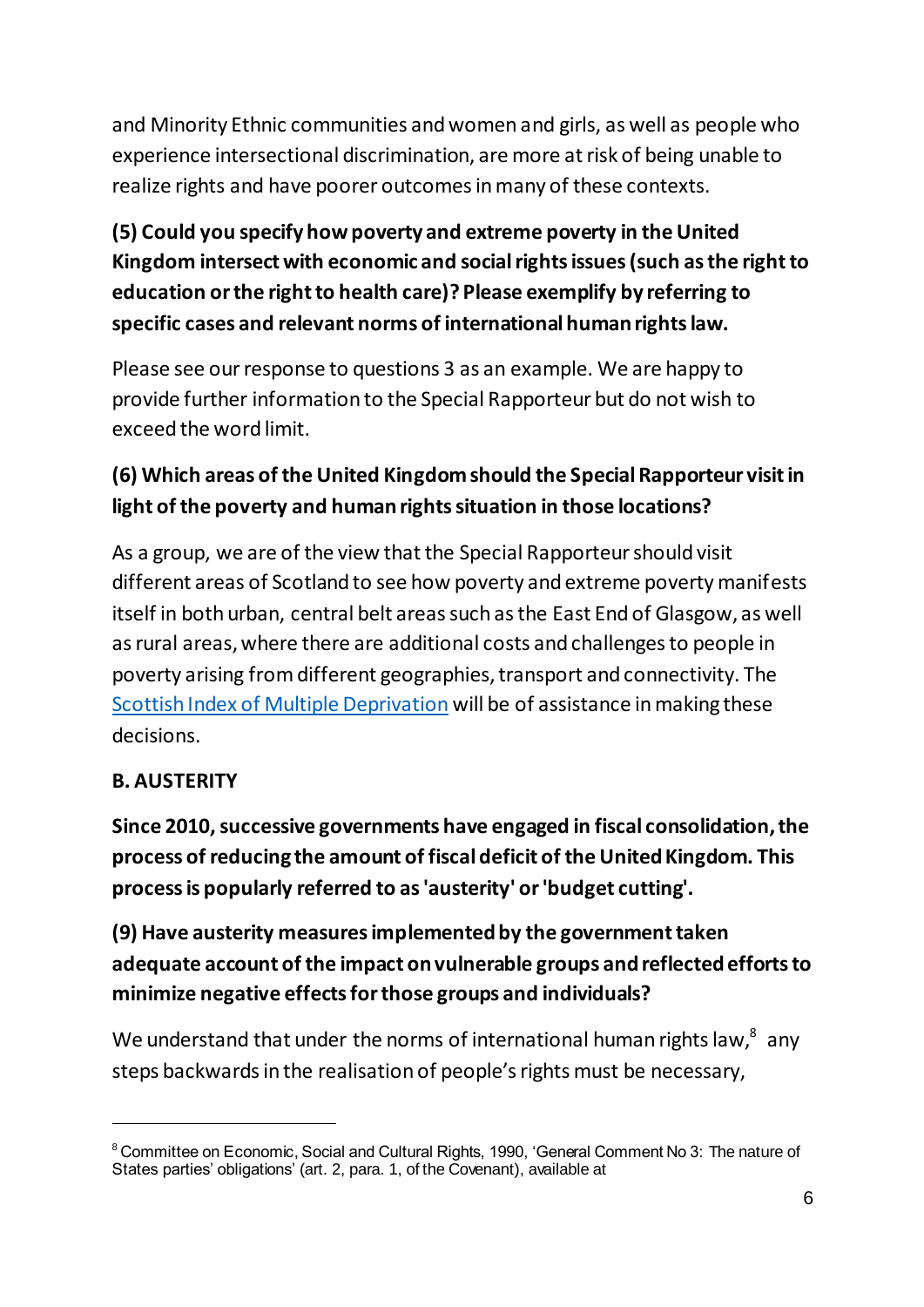justified, proportionate, temporary, non-discriminatory and maintain protection for a minimum core of rights. <sup>9</sup> While we would not wish to label any specific groups of people as being inherently vulnerable, from our own experiences and from research evidence, we would draw attention to the disproportionate impact of austerity decisions upon the rights of disabled people, women and people from Black and Minority Ethnic communities, particularly with respect to rights to social security, health, food, housing and work. Research from the Equality and Human Rights Commission shows that, with respect to the Article 9, the right to social security under the International Covenant on Economic Social and Cultural Rights (ICESCR):

'the reforms have affected the income, living standards and opportunities of a number of protected groups. The most affected protected group is disabled people, driven largely by reforms targeting disability benefits directly. Families with disabled adults and disabled children have faced the largest financial loss in cash terms compared to any other household type. In addition, the evidence demonstrates the negative and stressful experience of the PIP application process.'<sup>10</sup>

Furthermore, an analysis of the cumulative impact of tax and welfare reforms undertaken by the Equality and Human Rights Commission found that:

'overall, changes to taxes, benefits, tax credits and U[niversal] C[redit] announced since 2010 are regressive, however measured – that is, the largest impacts are felt by those with lower incomes. Those in the bottom two deciles will lose, on average, approximately 10% of net income, with much smaller losses for those higher up the income distribution.<sup>11</sup>

 $\overline{a}$ 

[https://www.ohchr.org/Documents/Issues/Development/RightsCrisis/E-2013-82\\_en.pdf](https://www.ohchr.org/Documents/Issues/Development/RightsCrisis/E-2013-82_en.pdf), last accessed on 22<sup>nd</sup> August 2018

<sup>&</sup>lt;sup>9</sup> Office of the High Commissioner for Human Rights, 2013, 'Report on austerity measures and economic and social rights,' available at

<sup>&</sup>lt;sup>10</sup> Hudson-Sharp, N et al, March 2018, 'Research Report 111, The impact of welfare reform and welfare to work programmes: an evidence review', London: Equality and Human Rights Commission, available at [https://www.equalityhumanrights.com/sites/default/files/research-report-111-cumulative](https://www.equalityhumanrights.com/sites/default/files/research-report-111-cumulative-impact-assessment-evidence-review-executive-summary.pdf)[impact-assessment-evidence-review-executive-summary.pdf,](https://www.equalityhumanrights.com/sites/default/files/research-report-111-cumulative-impact-assessment-evidence-review-executive-summary.pdf) last accessed 22<sup>nd</sup> August 2018

<sup>&</sup>lt;sup>11</sup> Portes, J and Reed, H, March 2018, 'The cumulative impact of tax and welfare reforms: Executive Summary, London: Equality and Human Rights Commission, available at

[https://www.equalityhumanrights.com/sites/default/files/cumulative-impact-assessment-report](https://www.equalityhumanrights.com/sites/default/files/cumulative-impact-assessment-report-executive-summary.pdf)[executive-summary.pdf,](https://www.equalityhumanrights.com/sites/default/files/cumulative-impact-assessment-report-executive-summary.pdf) last accessed 22<sup>nd</sup> August 2018.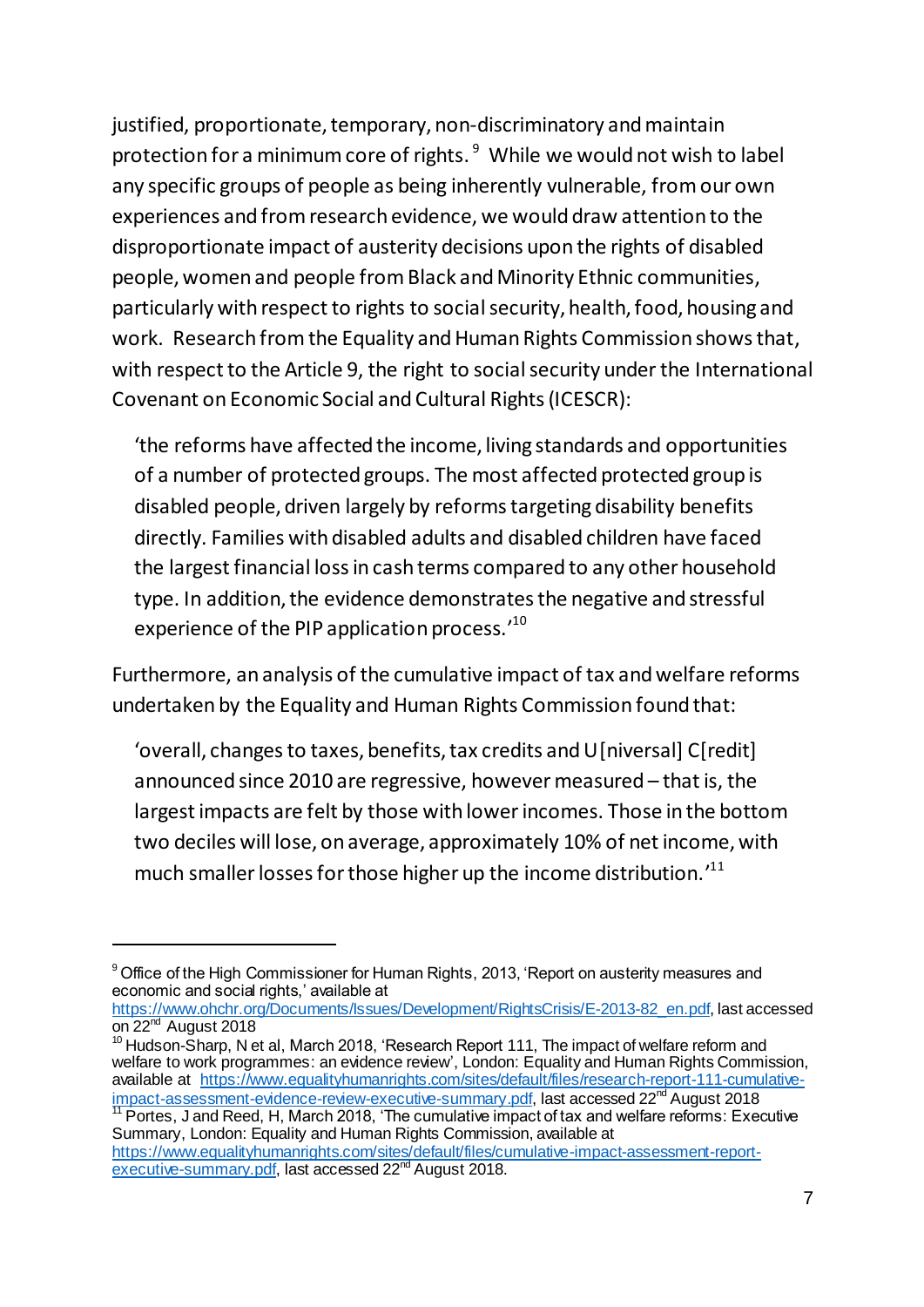As a group, it appears to us that the programme of welfare reform, which has comprised the abolition, capping and restructuring of a range of benefits, alongside conditionality punishable by sanctions, has disproportionately affected specific groups of people, who are all able to claim protections from non-discrimination elements of ICESCR and of rights to social security under other international human rights treaties such as the Convention on the Rights of Persons with Disabilities (CRPD), the Convention on the Elimination of All Forms of Discrimination Against Women (CEDAW) and the International Covenant on the Elimination of All Forms of Racial Discrimination (ICERD). The very people who were entitled to protections from the worst effects of austerity from the UK Government were those whose rights were breached. This led the Committee on the Rights of Persons with Disabilities to conclude that:

"there is reliable evidence that the threshold of grave or systematic violations of the rights of persons with disabilities has been crossed in the State party."<sup>12</sup>

Examples which we have seen in our own lives, or in the support that we have offered to other people, include the impact on disabled people's rights to work and to independent living brought about by restrictions in access to the Motability scheme. This scheme enabled people who met eligibility criteria under Disability Living Allowance (DLA)- now Personal Independence Payment (PIP) - to access a car to support their ability to travel and participate in education, work and social activities. The transition from DLA to PIP entailed a tightening of the eligibility criteria which meant that many people who had previously been eligible for Motability were no longer able to access this.<sup>13</sup> This has had significant impact on some disabled people's right to independent living, to work, to participate in social and cultural life.

l

 $12$  Committee on the Rights of Persons with Disabilities, 14<sup>th</sup> November 2017, Inquiry concerning the United Kingdom of Great Britain and Northern Ireland carried out by the Committee under article 6 of the Optional Protocol to the Convention: Report of the Committee\*\*, CRPD/C/15/4, <https://documents-dds-ny.un.org/doc/UNDOC/GEN/G17/326/14/PDF/G1732614.pdf?OpenElement>, last accessed 12<sup>th</sup> September 2018

 $13$  Vale, J, 12<sup>th</sup> April 2017, '50,000 disabled people 'have adapted vehicles removed after benefits assessment' The Independent, available at [https://www.independent.co.uk/news/uk/politics/benefit](https://www.independent.co.uk/news/uk/politics/benefit-cuts-disability-welfare-pip-adapted-vehicles-a7678926.html)[cuts-disability-welfare-pip-adapted-vehicles-a7678926.html](https://www.independent.co.uk/news/uk/politics/benefit-cuts-disability-welfare-pip-adapted-vehicles-a7678926.html), last accessed 12<sup>th</sup> September 2018.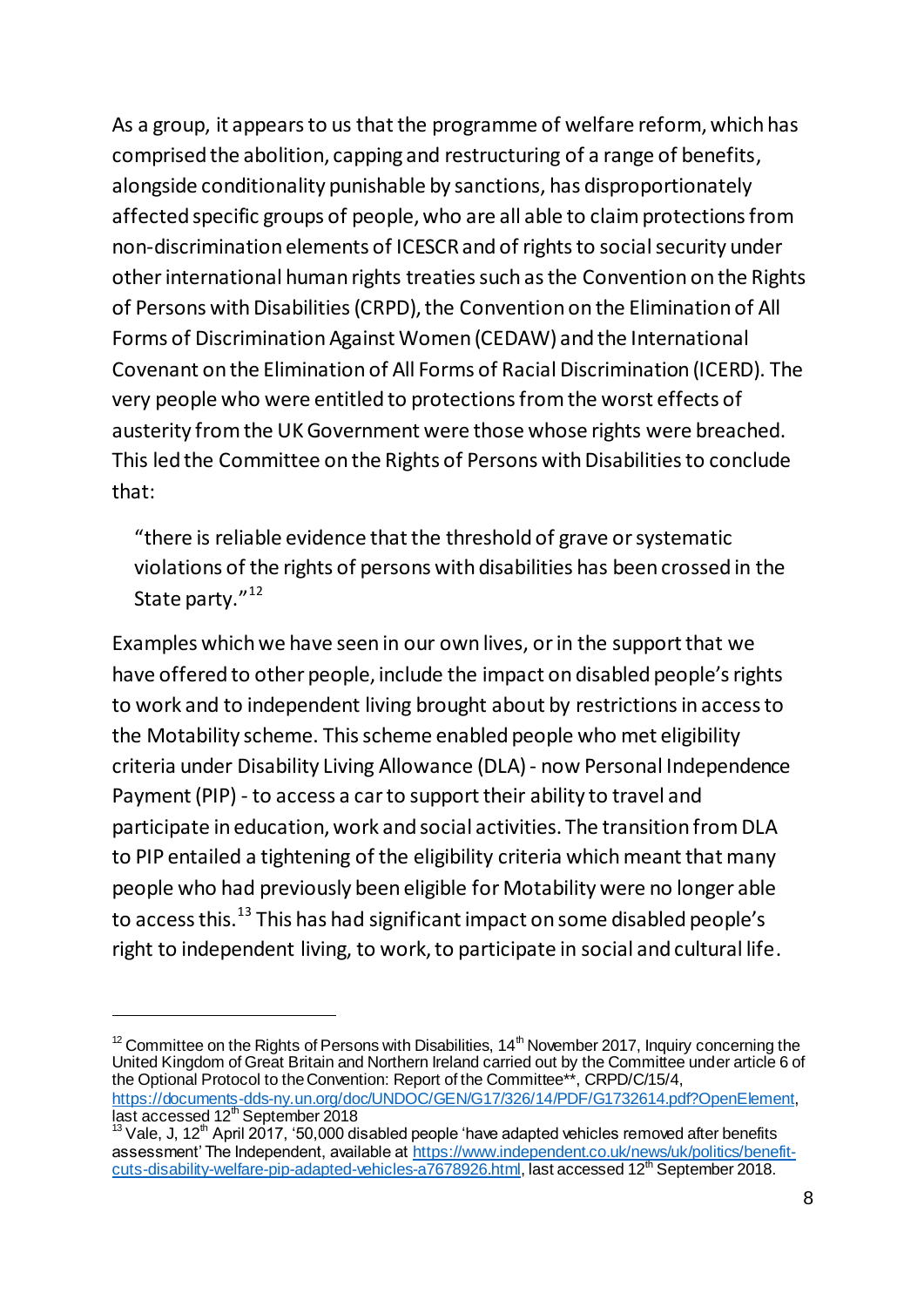Members of our group have supported individuals whose cars were removed before they had the right to appeal, creating issues for people's right to a remedy and access to justice.

In addition, members are concerned that disabled people and people with long-term conditions who seek to save for privately funded healthcare procedures which are not available on the NHS are penalised by the benefits system for building up capital above the savings threshold.

### **(10) What have the effects of austerity been on poverty (and inequality) levels in the United Kingdom in the last decade?**

Evidence from research shows that during the last 10 years, poverty and inequality has increased. For example, the Joseph Rowntree Foundation estimate that the proportion of people who had an income below the Minimum Income Standard<sup>14</sup> rose from 25.8% in 2008/9 to 29.7% in 2015/16, which represents an increase of 3.3 million people.<sup>15</sup> Children in one-parent families have been disproportionately affected, with 75% of these children living below the Minimum Income Standard in 2015-2016, an increase of almost 7 percentage points since 2008-9.<sup>16</sup>

While the global financial collapse has contributed to the increase in poverty and inequality, the effects of austerity policies have in some cases further exacerbated already difficult circumstances for many. For example, the Resolution Foundation has found that in 2017 – 2018, recovery in earnings taken alongside lower taxes are 'not enough to offset cuts to benefits for lower-income households.'<sup>17</sup> This would indicate that the UK Government is failing in its responsibilities towards fulfilling rights to social security –

 $\overline{a}$ 

 $14$  The Minimum Income Standard (MIS) was developed by the Joseph Rowntree Foundation and is updated annually. The MIS 'sets a threshold below which households struggle to make ends meet – based on research in which members of the public consider what people need to have a socially acceptable standard of living.' Se[e https://www.jrf.org.uk/income-benefits/minimum-income-standards](https://www.jrf.org.uk/income-benefits/minimum-income-standards) for further information.

<sup>&</sup>lt;sup>15</sup> Joseph Rowntree Foundation, 2017, 'Households Below a Minimum Income Standard: 2008/09 to 2015/16' York: Joseph Rowntree Foundation, available a[t https://www.jrf.org.uk/report/households](https://www.jrf.org.uk/report/households-below-minimum-income-standard-200809-201516)[below-minimum-income-standard-200809-201516](https://www.jrf.org.uk/report/households-below-minimum-income-standard-200809-201516) last accessed 22nd August 2018. **Ibid** 

<sup>&</sup>lt;sup>17</sup> Corlett et al, July 2018, 'The Living Standards Audit 2018' London: The Resolution Foundation, available at https://www.resolutionfoundation.org/app/uploads/2018/07/Living-Standards-Audit-2018- 3.pdf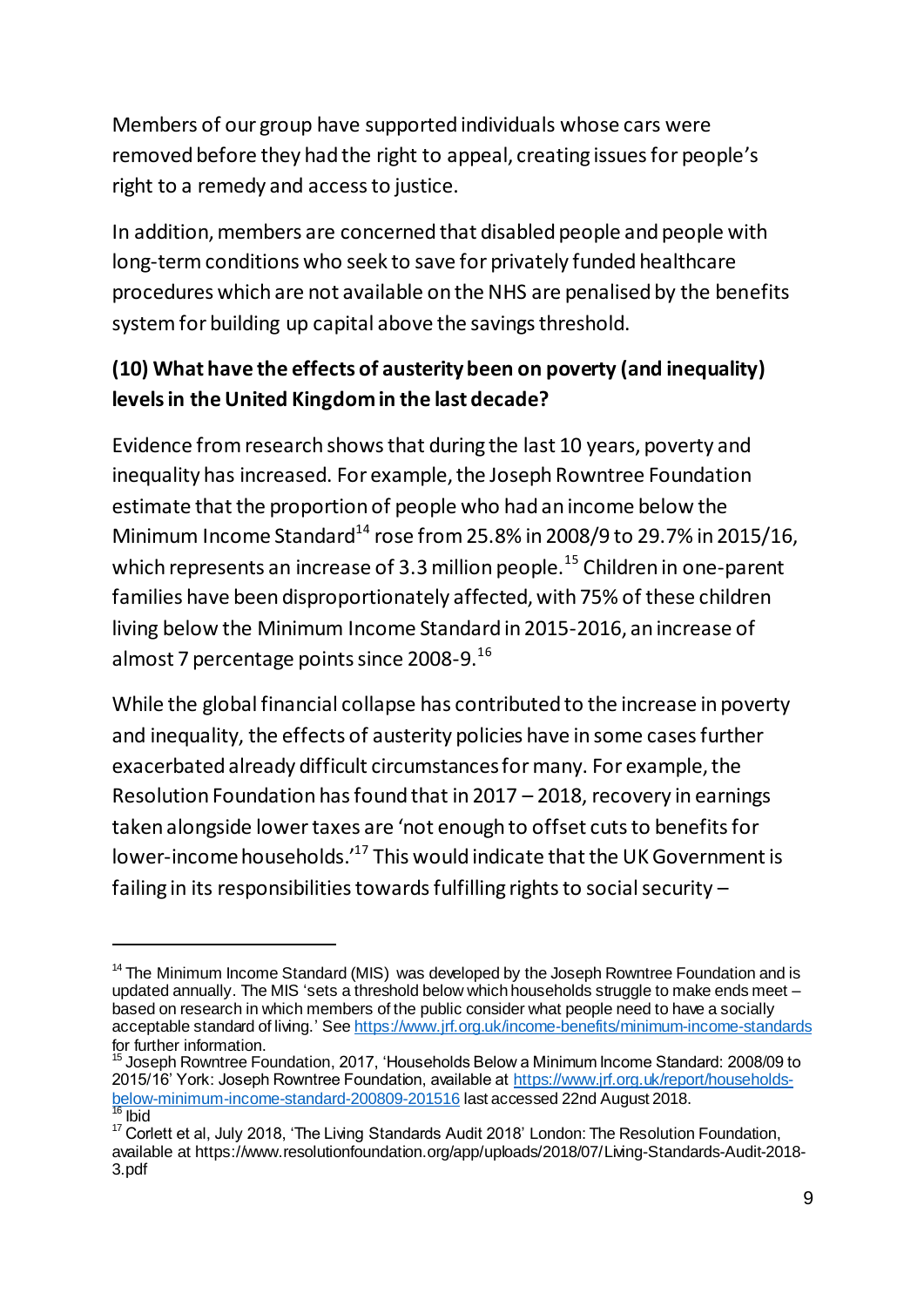particularly in terms of adequacy - with a knock-on impact on the right to an adequate standard of living. There is recognition that specific groups of people, in particular disabled people, single parents – especially women – have been disproportionately affected by the policies of austerity, which have often come in the form of cuts to social security benefits alongside reduced access to public services, such as social care.

# **(13) What alternatives to austerity might have been considered by governments in the last decade? Could any such alternatives have had a more positive impact on poverty (and inequality) levels in the United Kingdom?**

We are of the view that austerity has been a political choice made by successive UK Governments. It is our view that taking a human rights based approach to the choices to be made in a climate of limited resources in the first instance would have provided a more rigorous analysis of the UK Government's obligations to respect, protect and fulfil the economic, social and cultural rights of the people who live in the UK and therefore pointed to a different set of policies. We would strongly urge that there should be meaningful accountability and learning from the fact that such an analysis did not take place and that recommendations from the Special Rapporteur to safeguard rights in future should be put into place. As the Equality and Human Rights Commission's research into the impact of welfare reform concludes:

"Many of the likely impacts on protected groups were understood and others could have been expected had a fuller assessment been carried out by the UK Government before implementation. Most published equality impact assessments (EIAs) merely detailed the proportion of existing claimants by protective group, rather than conducting a more detailed exploration of possible financial and non-financial impacts. The impacts could also have been better foreseen had it been acknowledged that many individuals and households are affected by changes to a range of benefits. Some equality groups, in particular disabled people and women (especially as lone parents), are affected in this way. Future changes